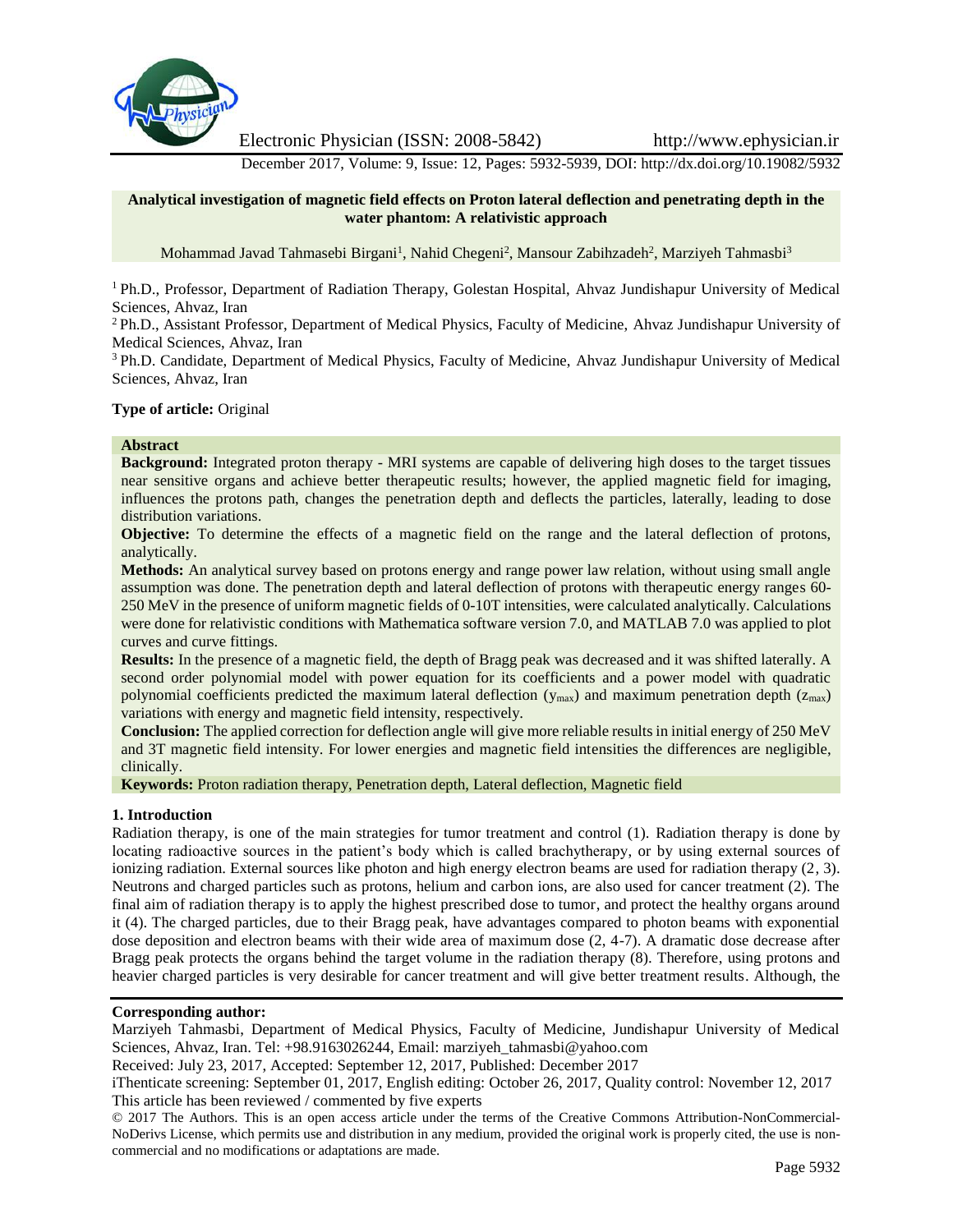associated equipment is complex and expensive (4, 9-11). Also, geometry and characteristics of the beam path through the body are important in charged particle therapy treatment planning. Therefore, determining the exact location of tumor and dose localization in charged particle therapy is serious (12). Today, online tumor tracking and image guided radiation therapy by magnetic resonance imaging are developed as a promising approach for this task (12-15). As the magnetic field can affect the charged particles according to Lorentz equation (Eq. 1) and deflect their path in the medium (16):

# $F = qvB\sin\theta$  (1)

The applied magnetic fields in the integrated radiation therapy-MRI systems can alter the lateral deflection and penetration depth of the charged particles in radiation therapy (12-15), which are responsible for dose dispositioning in the patient's body (8). Therefore, the influences of these changes on the dose distributions in the target volume should be noticed. On the other hand, the concern of producing hot and cold spots in target volume due to the applied magnetic fields and the necessitation of treatment planning modifications have been indicated in literature (13-14, 17- 21). Also, for spreading out the Bragg peak to cover the whole volume of the target in proton therapy, modulators are used in the beam path which leads to neutron contamination (22-23). Another approach is the use of a magnetic field, which reduces neutron contamination (24-25). As, the magnetic field can deflect the charged particles path and change the location of their Bragg peak (26), investigating the effects of magnetic fields on charged particle therapy, is important. Some literature has discussed the effects of the magnetic field on proton path in the water. Fuchs et al. presented a fast numerical method for particle beam dose calculation in the presence of a magnetic field (17). Sardari et al. applied a transverse static magnetic field for in vivo proton beam shaping, and found an increase in tumor dose of about 30-90% and a decrease in the dose of healthy tissue about 10% (26). Raaymakers et al. found that a 0.5 T magnetic field can only deflect the proton beam about 1 and 2 mm in a water phantom and patient's body, respectively (27). Schippers and Lomax found an 8mm deflection for a 200 MeV proton beam in a 0.5 T magnetic field (28). Oborn et al. results showed a large deflection of beam in a direction perpendicular to the magnetic field lines (29). Wolf and Bortfeld found that the maximum lateral deflection of particles at the end of their range is proportional to the third power of their initial energy (30). Schellhammer and Hoffmann predicted the trajectory of a mono-energetic proton beam in water phantom in the presence of a transverse magnetic field for repositioning the Bragg peak to its intended location (31). All of the reviewed literature revealed the necessitation of considering Bragg peak movement due to magnetic fields in treatment calculations, even for small magnetic field intensities or low proton energies. Since the magnetic field alters the penetration depth and deflects the particles laterally, it can change dose distributions in treatment planning (30). For increasing dose calculation precision, magnetic field effects should be considered in dose calculations (17). Using Monte Carlo based simulation methods are often too time-consuming to calculate these changes. So, researchers are still interested in continuing to apply the analytical methods and to improve them in the future (32). Standard analytical models can be used in modern treatment planning for particle therapy dose calculations (17). Therefore, providing an analytical relationship for lateral deflection and penetrating depth of protons with magnetic field intensity can be useful for dosimetry and therapeutic proposes. In most of the previous analytical and numerical studies (30, 31), small angle approximation has been applied to calculate deflection angle of protons in the presence of the magnetic field, while the deflection angle is not small enough to use this approximation. Therefore, this study aims to propose a simple and more accurate analytical method to calculate the penetration depth and lateral deflection of protons with different initial energies in a water phantom in the presence of a magnetic field of different intensities by considering relativistic conditions without small angle assumption.

## **2. Material and Methods**

This study is done analytically based on power law range- energy relationship as follows:

$$
R_0 = \alpha E_0^p \qquad (2)
$$

Where  $R_0$  and  $E_0$  are the range and initial energy of the protons, respectively (30, 33). The parameter  $\alpha$  is a materialdependent constant, and p takes into account the dependence of the proton's energy or velocity (33). In our calculations, the parameters  $\alpha$  and p are assumed to be  $2 \cdot 43 \times 10^{-3}$  and 1.75, respectively (30). The energy of protons at depth  $z(E(z))$  can be expressed as (33):

$$
E(z) = \left(\frac{R_0 - z}{\alpha}\right)^{\frac{1}{p}} \qquad (3)
$$

Consider a mono energetic proton beam traveling along the z-axis and a static magnetic field of different strengths applied in the  $x$  –axis direction perpendicular to the particles path  $(z)$ , the proton beam will take a curvature path  $(s)$ in the medium due to the magnetic field and Lorentz force (Figure 1). Therefore; to calculate E as a function of the distance travelled s, the Eq. 3 can be rewritten for s instead of z. The radius of the curvature path r (s) of proton in the magnetic field is as follows: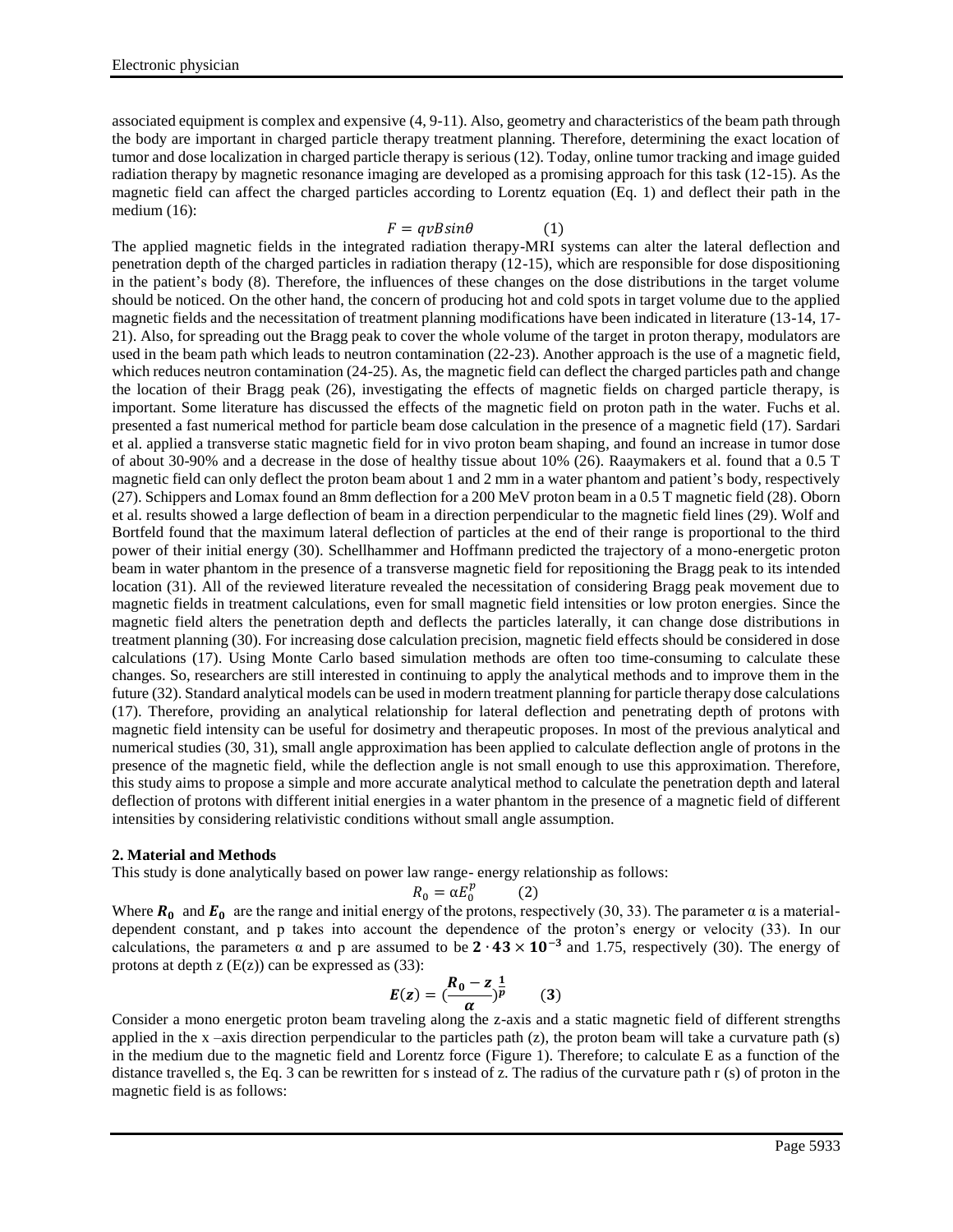$$
r(s) = \frac{m \cdot \gamma(s) \cdot v(s)}{q \cdot B} \tag{4}
$$

Where m is the mass of proton travelling along z-axes and passing through a static magnetic field (B) applied across the x-axes,  $v(s)$  and q are the velocity and the charge of proton, respectively. Lorentz factor  $(\gamma(s))$  equals  $1/\sqrt{1-(v/c)^2}$  as a relativistic factor. Since the length of the partial curvature path of proton in the medium, ds, can be approximated by multiplying the curvature radius r and the deflection angle dØ (ds =  $r(s)d\phi(s)$ ) according to (30) and Eq.4, it can be written as:

$$
d\phi = \frac{qB}{\sqrt{2mE(s)(1 + \frac{E(s)}{2mc^2})}}ds\tag{5}
$$

The total deflection angle, $Ø(s)$  is measured by integrating the distance s which the proton has travelled.

$$
\int_0^{\phi(s)} d\phi(s') = \int_0^s \frac{qB}{\sqrt{2mE(s')(1 + \frac{E(s')}{2mc^2})}} ds
$$
 (6)

This integration requires the functional form of  $E(s)$  obtained from Eq. 3. In this study, using Mathematica software version 7.0, the Tailor series expansion of  $1/2mE(s')(1 + \frac{E(s')}{2m\epsilon^2})$  $\sqrt{2mE(s')(1+\frac{E(s')}{2mc^2})}$  with 6 terms was obtained and then the deflection angle  $\emptyset(s)$  was calculated. Finally, the lateral deflection of protons in y direction was calculated with regard to  $y(s)$  =  $\int_0^s sin\phi(s')ds'$ . Also, the penetration depth of proton in z direction was determined by  $z(s) = \int_0^s cos\phi(s') \cdot ds'$  $\int_0^s cos \phi(s') \cdot ds'$ . In most of the previous studies (30), small angle approximation has been applied to calculate y(s) and z(s), while the deflection angle is not small enough to use this approximation. Therefore, employing Mathematica,  $y(s)$  and  $z(s)$ , were calculated by 7 terms Tailor series expansion; however, due to their large size, the extracted equations for  $y(s)$  and z(s) are not included in the article. For initial energies, 60-250 MeV, the magnetic field intensity (B) was changed from zero to 10T. The maximum lateral deflection  $y_{max}$  (cm) and the penetration depth  $z_{max}$  (cm) of protons were calculated and tabulated for each magnetic field intensity B(T) and various initial energies under relativistic conditions (not been shown). To investigate the effect of magnetic field intensity (B (T)), the  $y_{max}$  and  $z_{max}$  were plotted for each initial energy under relativistic conditions. In addition, the variations of  $y<sub>max</sub>$  and  $z<sub>max</sub>$ , were drawn as a function of initial energy for different magnetic field intensities finally, variations of the maximum lateral deflection and penetration depth of protons with the magnetic field intensity and initial energy were formulated using curve fitting toolbox in MATLAB version7.



**Figure 1.** Schematic illustration of the supposed geometry. The continuous arrow marks the initial beam direction, while the direction of beam deflection is shown by a dotted line. The dashed arrows indicates the magnetic field orientation which is perpendicular to the initial direction of protons (adapted from Ref. 17- modified for the assumed geometry).

## **3. Results**

The calculated maximum lateral deflection  $y_{max}$  and penetration depth  $z_{max}$  of protons, for each initial energy in the presence of magnetic field is shown in Figure 2-a, b. variations of  $y_{max}$  and  $z_{max}$ , in cm, were drawn as a function of initial energy (MeV) for different magnetic field intensities (Tesla) in Figure 2-c, d.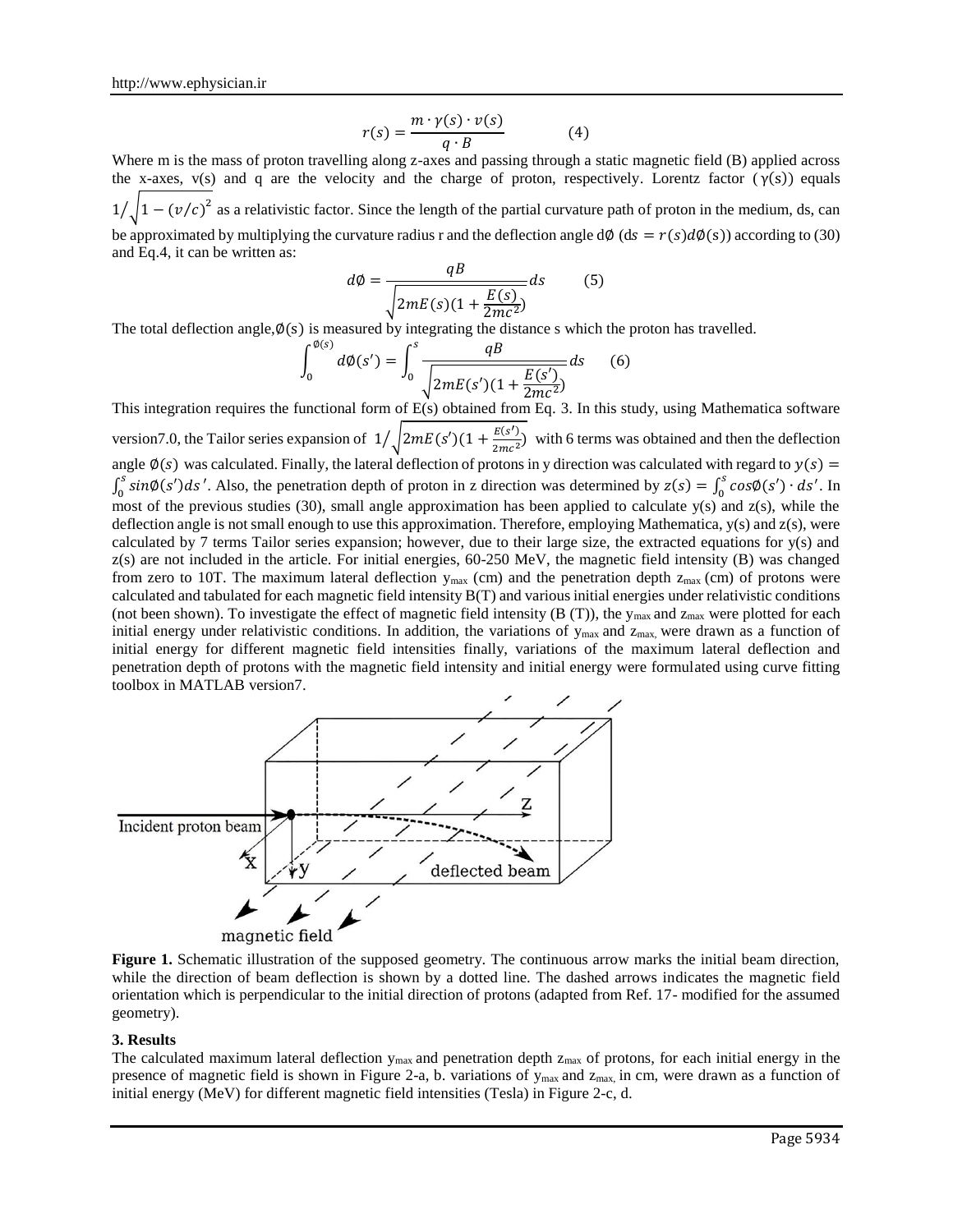The quadratic polynomial model was used to formulate the maximum lateral deflection regarding magnetic field intensity (data shown in Figure 2-a) as follows:

$$
y_{max}(B) = \alpha B^2 + \beta B + \gamma \tag{7}
$$

Where the fitting parameters  $\alpha$ ,  $\beta$  and  $\gamma$  for different initial energies are shown in Table 1 with  $R^2 > 0.99$ . Since the parameters  $\alpha$ ,  $\beta$  and  $\gamma$  are initial energy related, applying a power model has revealed the best fit (R<sup>2</sup>>0.99) as follows:

$$
y_{max}(B, E_0) = a_1 E_0^5 B^2 + a_2 E_0^{3.17} B + a_3 E_0^{4.6}
$$
 (8)  
42×10<sup>-13</sup>, 1.03×10<sup>-7</sup> and -2.78×10<sup>-12</sup>, respectively.

Where  $a_1$ ,  $a_2$  and  $a_3$  are  $-1.4$ For maximum penetration depth, the power model predicted its variations with initial energy (data shown in Figure 2 d) as follows:

$$
z_{max}(E_0) = a E_0^b \qquad (9)
$$

Where the fitting parameters a, b are shown for different magnetic field intensities in Table 2 with  $R^2 > 0.97$ . As shown in Table 2, the parameters a, b are related to magnetic field intensity (B). The best fit was obtained by employing a quadratic polynomial model with  $R^2$  > 0.98 as follows:

 $z_{\text{max}}(E_0, B) = (a_1 B^2 + a_2 B + a_3) E_0^{(b_1 B^2 + b_2 B + b_3)}$ (10) Where  $a_1$ ,  $a_2$ ,  $a_3$ ,  $b_1$ ,  $b_2$  and  $b_3$  are 0.001, -0.004, 0.005, -0.004, -0.43 and 1.79, respectively.



**Figure 2.** a) The maximum lateral deflection ( $y_{max}$ ) and b) the maximum penetration ( $z_{max}$ ) of protons with different initial energies in the presence of magnetic field in water. c) the maximum latral deflection  $(y_{max})$  and d) the maximum penetration depth  $(z_{\text{max}})$  of protons in the presence of magnetic field as a function of initial energy.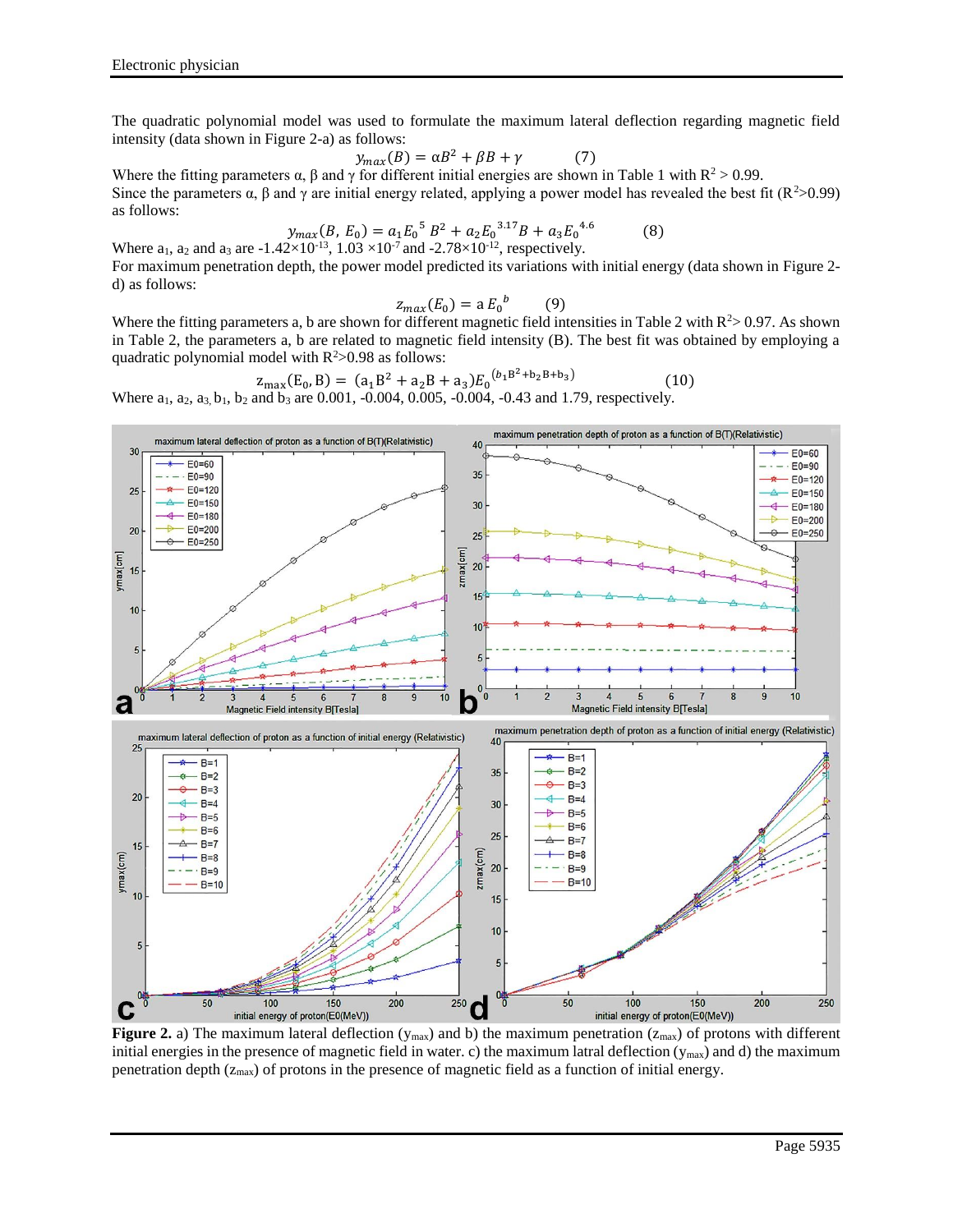**Table 1.** The fitting parameters  $\alpha$ ,  $\beta$  and  $\gamma$  for different initial energies of proton in the fitted quadratic polynomial model to the variations of proton maximum lateral deflection with magnetic field intensity changes  $y_{max}(B) = \alpha B^2 + \alpha B^2$  $<sub>βB+</sub>$  γ.</sub>

| $E_0$ (MeV) | $\alpha$ | ß    | ν       |
|-------------|----------|------|---------|
| 70          | 0.00     | 0.08 | 0.00    |
| 90          | 0.00     | 0.17 | 0.00    |
| 120         | 0.00     | 0.41 | $-0.01$ |
| 150         | $-0.01$  | 0.81 | $-0.02$ |
| 180         | $-0.03$  | 1.43 | $-0.06$ |
| 200         | $-0.05$  | 1.98 | $-0.10$ |
| 250         | $-0.14$  | 4.02 | $-0.30$ |
| 300         | $-0.35$  | 7.19 | $-0.67$ |

Table 2. The parameters of the fitted power model for maximum penetration depth of proton z <sub>max</sub> (cm) as a function of  $E_0$  (MeV) ( $z_{max}(E_0) = a E_0^b$ ).

| B(T) |                                    |        | -                  |        |        |         |        |                          |        |        | 10     |
|------|------------------------------------|--------|--------------------|--------|--------|---------|--------|--------------------------|--------|--------|--------|
| u    | 0.0024                             | 0.0025 | 0.0030             | 0.0040 | 0.0054 | 0.0084  | 0.0144 | 0.0242                   | 0.0368 | 0.0513 | 0.0663 |
|      | $\overline{\phantom{a}}$<br>1. I J | 1.74   | $\sim$ $\sim$<br>. | 1.65   | 1.58   | 40<br>. | 1.38   | $\sim$<br>$\cdot$ $\sim$ | 1.10   | 1.10   | 1.04   |

#### **4. Discussion**

Advantages of the proton therapy such as Bragg peak, dramatic distal dose decrease, multiple scattering, lateral dose fall off, and localized dose provide more accuracy in dose delivery to tumors near sensitive organs (34, 35). To achieve these benefits, identifying factors like geometry, characteristics, density of beam path, and tumor position is essential in treatment planning systems for hadron therapy (12). This issue necessitates integrating proton therapy facilities with magnetic resonance imaging systems (MRI) which makes possible radiation therapy based on real time imaging of soft tissue. MRI can determine tumor variations during radiotherapy to modify treatment planning between dose delivery fractions (13, 19). However, the applied magnetic field can alter proton range and lateral deflection, which consequently changes dose distribution (14, 19). As shown in Figure 2, for therapeutic protons with energy in the range of 60-250 MeV, the maximum lateral deflection at the end of the range in the presence of a magnetic field had an increasing trend with increasing magnetic field intensity while maximum penetration depth was reduced. According to Figure 2-a, 2-c, the maximum lateral deflection showed a rising trend with increasing magnetic field intensity and the initial energy of protons. A second order polynomial model was fitted to the maximum lateral deflection and magnetic field intensity with  $R^2 > 0.99$ , where polynomial coefficients had a power relation with the initial energy (Table 1), which leads to a general formula calculating  $y_{max}$  as a function of E<sub>0</sub> and B (Eq. 8). As seen, the lateral deflection of protons in the presence of a magnetic field was a function of initial energy and magnetic field intensity. By substituting the initial energy of protons in MeV and the magnetic field intensity in Tesla, in Eq. 8, the maximum lateral deflection of protons will be achieved in cm. As shown in Figure 2-b, the maximum axillary projected range or the so-called maximum penetration depth of protons  $(z_{\text{max}})$  reduced with increasing magnetic field intensity. This was due to proton deviation which caused protons to traverse a curvature path in the medium and lose more energy. As illustrated in Figure 2-d, the maximum penetration depth ( $z_{\text{max}}$ ) increased with energy. A power model with  $R^2$ > 0.97, was applied to maximum penetration depth of proton and initial energy relation in water (Eq.9), whose coefficients (Table 2), were related to magnetic field intensity by quadratic polynomials equation. Finally,  $z_{\text{max}}$  was achieved as a function of  $E_0$ , and B (Eq.10). By substituting the initial energy of protons in MeV and the magnetic field intensity in Tesla, the maximum penetration depth of protons will be calculable in cm. By applying the acquired equations (Eq. 8, 10), fast and accurate calculation of lateral deflection and penetration depth of proton beams with different initial energies will be possible in the presence of a magnetic field of any intensity. The comparison of the presented method with other researchers was illustrated in Tables 3 and 4. Generally, Table 3 and 4 indicated good agreement with the results of previous studies (17, 30-31). As Schellhammer and Hoffmann (31) mentioned, the small angle approximation in the clinical energy range for calculating lateral deflection and penetration depth of protons in the presence of magnetic field intensities below 3 Tesla did not have considerable effects in the results. Data in Tables 3 and 4 indicated this fact, too. On the other hand, Wolf and Bortfeld (30) presented an analytical method by assuming the small angle approximation for calculating the beam deflection and we did not apply small angle assumption, but the results showed good agreement. According to Tables 3 and 4, the presented results without small angle approximation, were closer to those of Schellhammer and Hoffmann (31), in initial energy of 250 MeV and 3T magnetic field intensity. Because, Schellhammer and Hoffmann (31) had improved the Wolf and Bortfeld model (30)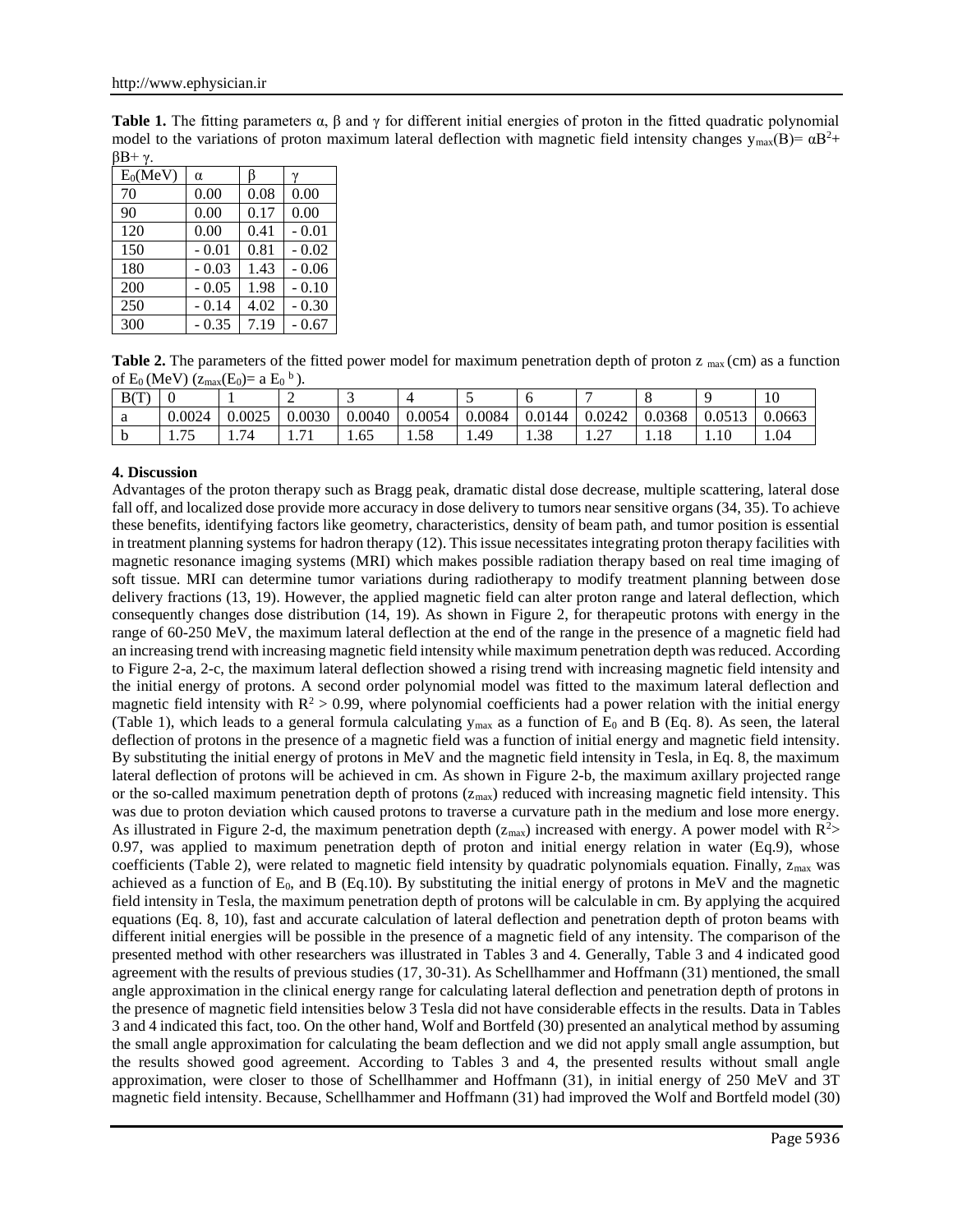for rotation radius and deflection angle. For lower energies and magnetic field intensities the differences are negligible, clinically. In clinical treatment planning systems, the analytical methods are faster than Monte Carlo based approaches to calculate dose distributions in the presence of the uniform magnetic field. Moreover, while the calculation of Bragg peak deflection will be faster using Eq.8, 10, the restrictions of this method compared to Monte Carlo methods are not considering the secondary particles, inhomogeneity of medium and non-uniformity of magnetic field.

**Table 3.** Comparison of predicted lateral deflection ( $y_{\text{max}}$ ) of a mono energetic proton beam with initial energy  $E_0$ (MeV) at the Bragg peak in relativistic condition. The beam passes through a water phantom in a uniform magnetic field of B (T).

| $Y_{\text{max}}$ (mm) |       |          |                     |                          |                      |          |                |          |
|-----------------------|-------|----------|---------------------|--------------------------|----------------------|----------|----------------|----------|
| B                     | E0    | Proposed | Wolf &              | Fuchs et                 | Schellhammer         | % $D^*$  | % $D^*$        | % $D^*$  |
| (T)                   | (MeV) | method   | Bortfeld $(30)^{I}$ | al. $(17)^{II}$          | &Hoffmann $(31)$ III | with I   | with II        | with III |
| 0.35                  | 60    | 0.18     | 0.20                | 0.20                     | 0.20                 | $-11.11$ | $-11.11$       | $-11.11$ |
|                       | 150   | 2.71     | 2.70                | 2.50                     | 2.70                 | 0.37     | 7.75           | 0.37     |
|                       | 250   | 12.30    | 12.40               | 11.80                    | 12.40                | $-0.81$  | 4.06           | $-0.81$  |
| 0.5                   | 90    | 0.86     | 0.90                |                          | 0.90                 | $-4.65$  |                | $-4.65$  |
|                       | 200   | 9.08     | 9.20                |                          | 9.20                 | $-1.32$  |                | $-1.32$  |
| 1.0                   | 60    | 0.50     | 0.50                | 0.50                     | 0.50                 | 0.00     | 0.00           | 0.00     |
|                       | 150   | 7.73     | 7.80                | 7.30                     | 7.80                 | $-0.91$  | 5.56           | $-0.91$  |
|                       | 250   | 35.05    | 35.50               | 32.80                    | 35.40                | $-1.28$  | 6.42           | $-1.00$  |
| 1.5                   | 90    | 2.53     | 2.60                |                          | 2.60                 | $-2.77$  |                | $-2.77$  |
|                       | 200   | 27.14    | 27.50               | $\overline{\phantom{a}}$ | 27.40                | $-1.33$  | $\blacksquare$ | $-0.96$  |
| 3                     | 60    | 1.51     | 1.50                | 1.40                     | 1.50                 | 0.66     | 7.28           | 0.66     |
|                       | 90    | 5.06     | 5.20                | $\overline{a}$           | 5.10                 | $-2.77$  |                | $-0.79$  |
|                       | 120   | 11.90    | 12.10               |                          | $-12.00$             | $-1.68$  | $\blacksquare$ | $-0.84$  |
|                       | 150   | 23.03    | 23.50               | 22.80                    | 23.20                | $-2.04$  | 0.74           | $-1.00$  |
|                       | 180   | 39.39    | 40.30               | $\overline{\phantom{0}}$ | 39.70                | $-2.31$  | $\blacksquare$ | $-0.79$  |
|                       | 200   | 53.64    | 55.10               |                          |                      | $-2.72$  |                |          |
|                       | 250   | 102.61   | 106.60              | 98.90                    | 103.40               | $-3.89$  | 3.62           | $-0.77$  |

I: Analytical method, II: Simulation method, III: Iterative analytical method, %D\*: the percent of relative differences between our proposed method and other studies.

**Table 4.** Comparison of predicted penetration depth variations (Δz max in mm) of a mono energetic proton beam with initial energy  $E_0$  (MeV) at the Bragg peak in relativistic condition. The beam passes through a water phantom in a uniform magnetic field of B (T).

| $\Delta z_{\rm max}$ (mm) |             |          |                   |                          |                                 |
|---------------------------|-------------|----------|-------------------|--------------------------|---------------------------------|
| B(T)                      | $E_0$ (MeV) | Proposed | Wolf &            | Fuchs et al. $(17)^{II}$ | Schellhammer                    |
|                           |             | method   | Bortfeld $(30)^I$ |                          | &Hoffmann $(31)$ <sup>III</sup> |
| 0.35                      | 60          | 0.00     | 0.00              | 0.83                     | 0.00                            |
|                           | 150         | 0.00     | 0.00              | 0.23                     | 0.00                            |
|                           | 250         | 0.28     | 0.30              | 6.96                     | 0.30                            |
| 1.0                       | 60          | 0.01     | 0.00              | 0.83                     | 0.00                            |
|                           | 150         | 0.26     | 0.30              | 1.23                     | 0.30                            |
|                           | 250         | 2.24     | 2.60              | 8.95                     | 2.30                            |
| 3                         | 60          | 0.05     | 0.10              | 0.93                     | 0.10                            |
|                           | 120         | 0.90     | 1.00              |                          | 1.00                            |
|                           | 150         | 2.40     | 2.60              | 3.23                     | 2.50                            |
|                           | 180         | 5.10     | 5.70              |                          | 5.30                            |
|                           | 250         | 19.92    | 23.10             | 25.94                    | 20.70                           |

I: Analytical method, II: Simulation method, III: Iterative analytical method

## **5. Conclusions**

The proposed analytical approach can predict the deflection and penetration depth of a proton beam in the presence of a magnetic field of any intensity, which can be a fast and accurate method for calculating the variation of dose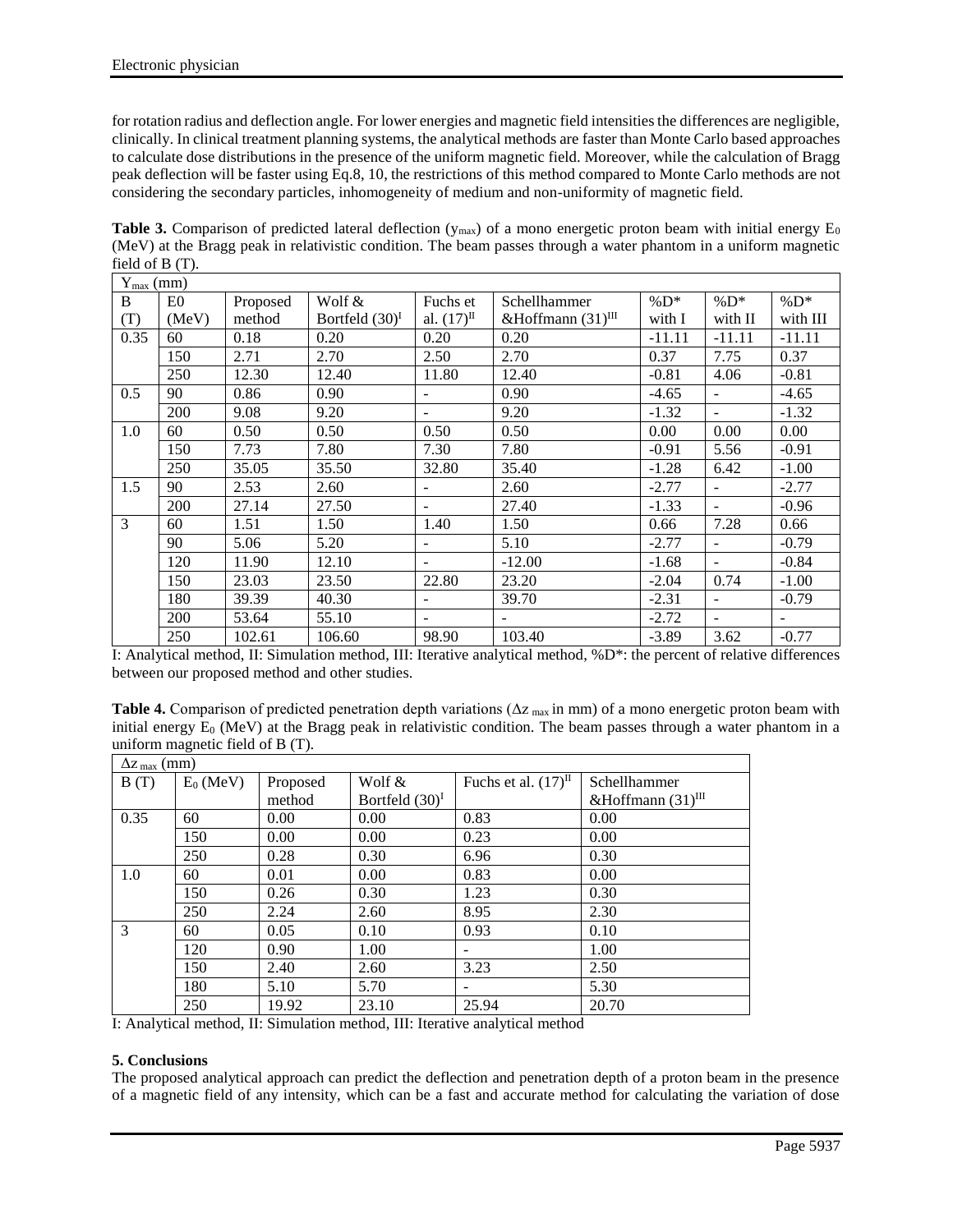distribution in MRI-based proton therapy treatment planning systems and research. Applying a magnetic field of suitable and enough intensity perpendicular to the proton beam path can force the proton to go through a spiral path inside the target volume, which, consequently, increases the dose in the target volume sparing the organs behind it, which is ideal in hadron therapy. But, this is an initial proposal in proton therapy and may not be applicable in a clinical situation to concentrate the dose in the target volume, because magnetic fields with high intensities will be needed to do this, and these intensities cannot be applied to the patient's body. Although, they can be used in simulation environments or in vitro experiments.

### **Acknowledgments:**

This research was supported by the Vice-Chancellor for Research of Jundishapur University of Medical Science, Ahvaz, Iran, for financial support with grant number  $(U-94176)$ . We thank Dr. Jalalvand for sharing his experiences about Mathematica software. We would also like to show our gratitude to Dr. Rahmani for comments that greatly improved the language of the manuscript.

## **Conflict of Interest:**

There is no conflict of interest to be declared.

## **Authors' contributions:**

All authors contributed to this project and article equally. All authors read and approved the final manuscript.

## **References:**

- 1) Price P, Sikora K. Treatment of Cancer. 5th ed. London: Arnold Hodder; 2008.
- 2) Chu WT, Ludewigt BA, Renner TR. Instrumentation for treatment of cancer using proton and light-ion beams. Rev Sci Instrum. 1993; 64(8): 2055-2122. doi: 10.1063/1.1143946.
- 3) Brahme A. Design Principles and Clinical Possibilities With a new Generation of Radiation Therapy Equipment. Acta Oncologia. 1987; 26(6): 403-12. doi: 10.3109/02841868709113708. PMID: 3328620.
- 4) Khan Fhaiz M. the physics of the radiation therapy. 4th ed. Wolters Kluwer Health; 2010.
- 5) Hollmark M, Uhrdin J, Belkic Dz, Gudowska I, Brahme A. Influence of multiple scattering and energy loss straggling on the absorbed dose distribution of therapeutic light ion beams: I. Analytical pencil beam model. Phys Med Biol. 2004; 49(14): 3247-65. doi: 10.1088/0031-9155/49/14/016.
- 6) Scifoni E, Surdutovich E, Solov'yov A, Pshenichnov I, Mishustin I, Greiner W. Ion-beam therapy: from electron production in tissue like media to DNA damage estimations. Biological Physics. 2008; 104: 104-10. doi: 10.1063/1.3058968.
- 7) DePauw N, Dias MF, Rosenfeld A, Seco JC. Ion Radiography as a Tool for Patient Set-up & Image Guided Particle Therapy: A Monte Carlo Study. Technology in Cancer Research & Treatment. 2014; 13(1): 69-79. doi: 10.7785/tcrt.2012.500357.
- 8) You S, Gou Ch, Wu Zh, Hou Q. A semi-analytical model for calculating the penetration depth of a High energy electron beam in a water phantom with a magnetic field. Physica Medica. 2015; 31(5): 463-7. doi: 10.1016/j.ejmp.2015.04.013.
- 9) Schulte R, Bashkirov V, Li T, Liang Zh, Mueller K, Heimann J, et al. Conceptual Design of a Proton Computed Tomography System for Applications in Proton Radiation Therapy. IEEE Transaction On Nuclear Science. 2004; 51(3): 866-72. doi: 10.1109/TNS.2004.829392.
- 10) Pedroni E, Bacher R, Blattmann H, Böhringer T, Coray A, Lomax A, et al. The 200 MeV proton therapy project at the Paul Scherrer Institute: Conceptual design and practical realization. Medical Physics. 1995; 22(1): 37-53. doi: 10.1118/1.597522.
- 11) Pedroni E. Latest Development in Proton Therapy. Proceedings of EPAC 2000, Vienna, Austria.
- 12) Riboldi M, Orecchia R, Baroni G. Real-time tumour tracking in particle therapy: technological developments and future perspectives. The lancet oncology. 2012; 13(9): 383-91. doi: 10.1016/S1470-2045(12)70243-7.
- 13) Vander Heide UA, Houweling AC, Groenendaal G, Beets-Tan RGH, Lambin Ph. Functional MRI for radiotherapy dose painting. Magn Reson Imaging. 2012; 30(9): 1216-23. doi: 10.1016/j.mri.2012.04.010.
- 14) Raaymakers BW, Raaijmakers AJE, Kotte ANTJ, Jette D, Lagendijk JJW. Integrating a MRI scanner with a 6MV radiotherapy accelerator: dose deposition in a transverse magnetic field. Phys Med Biol. 2004; 49(17): 4109–18. doi: 10.1088/0031-9155/49/17/019.
- 15) Keyvanloo A, Burke B, Warkentin B, Tadic T, Rathee S, Kirkby C, et al. Skin dose in longitudinal and transverse linac-MRIs using Monte Carlo and realistic 3D MRI field models. Med Phys. 2012; 39(10): 6509- 21. doi: 10.1118/1.4754657. PMID: 23039685.